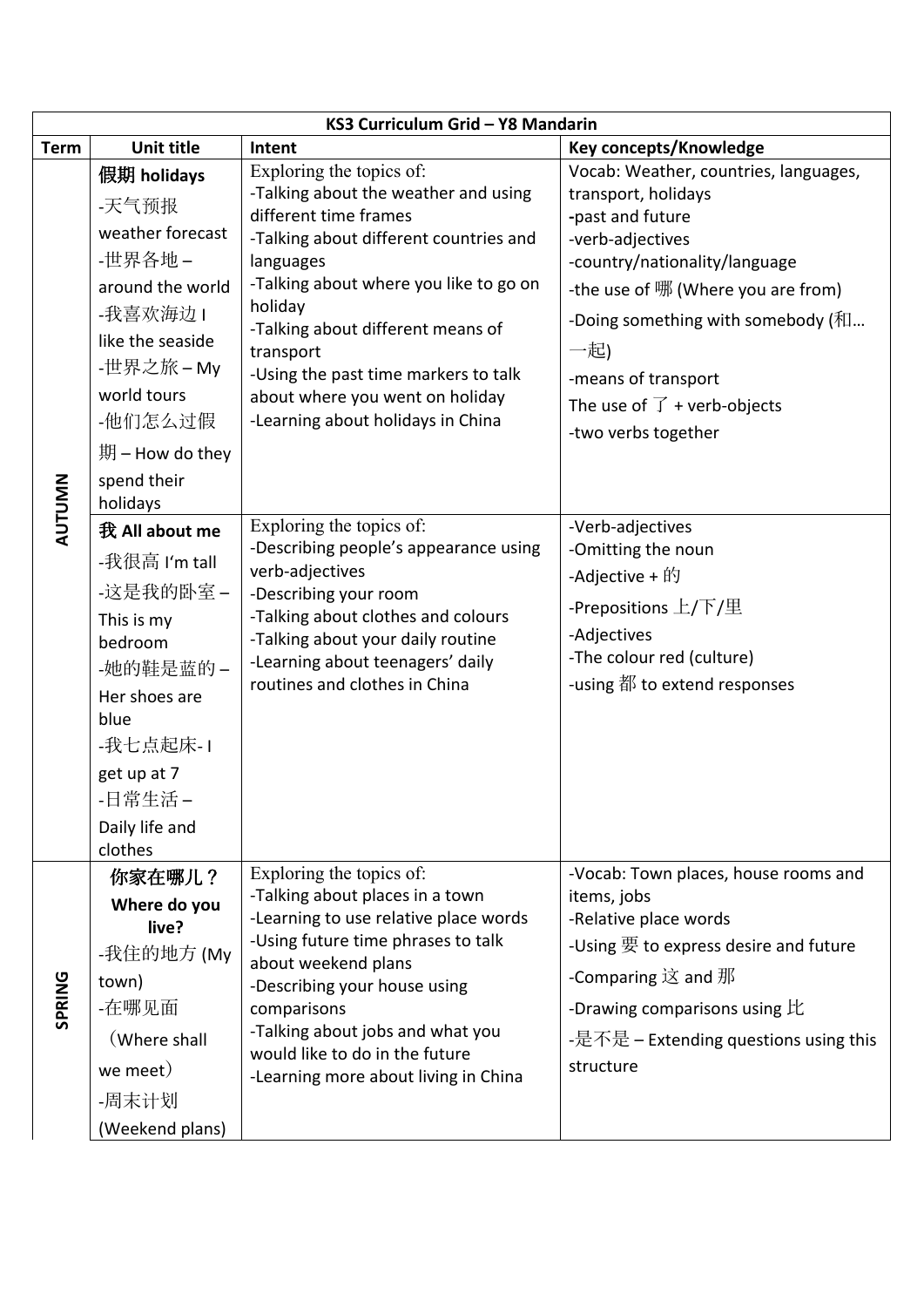|               | -我的房子<br>(My)                                                                                                                                                                                                          |                                                                                                                                                                                                                                                                    |                                                                                                                                                                                                                                                                                                                                                           |
|---------------|------------------------------------------------------------------------------------------------------------------------------------------------------------------------------------------------------------------------|--------------------------------------------------------------------------------------------------------------------------------------------------------------------------------------------------------------------------------------------------------------------|-----------------------------------------------------------------------------------------------------------------------------------------------------------------------------------------------------------------------------------------------------------------------------------------------------------------------------------------------------------|
|               | house)                                                                                                                                                                                                                 |                                                                                                                                                                                                                                                                    |                                                                                                                                                                                                                                                                                                                                                           |
|               | -我妈妈是老师                                                                                                                                                                                                                |                                                                                                                                                                                                                                                                    |                                                                                                                                                                                                                                                                                                                                                           |
|               | (My mother is a<br>teacher)                                                                                                                                                                                            |                                                                                                                                                                                                                                                                    |                                                                                                                                                                                                                                                                                                                                                           |
|               | -居住条件 (How                                                                                                                                                                                                             |                                                                                                                                                                                                                                                                    |                                                                                                                                                                                                                                                                                                                                                           |
|               | people live)                                                                                                                                                                                                           |                                                                                                                                                                                                                                                                    |                                                                                                                                                                                                                                                                                                                                                           |
|               | 买东西 Shopping                                                                                                                                                                                                           | Exploring the topics of:                                                                                                                                                                                                                                           | -Vocab fruit, veg, clothes, shopping,                                                                                                                                                                                                                                                                                                                     |
|               | -在超市 (At the<br>supermarket)<br>-我们去买衣服<br>吧 (Let's go<br>clothes shopping)<br>-在百货商场 (At<br>the department<br>store)<br>-网上买东西<br>(Shopping online)<br>-在中国买东西                                                        | -Buying fruit and vegetables<br>-Talking about buying clothes<br>-Using the present continuous<br>-Talking about online shopping<br>-Shopping in China<br>-Project: Dialogue between shop<br>assistant and customer<br>-Learn how to haggle in a Chinese<br>market | stationary, furniture<br>-还 / 也 – When the subject changes<br>$-\overline{\mathcal{K}}\overline{\mathcal{J}}$ expressing emotion<br>-Measure words for clothes<br>-Grammar (虽然…但是)<br>-The present continuous including $\overline{\text{E}}\overline{\text{E}}$<br>-Using 给 to perform an action for<br>somebody else<br>-Using 还是 to offer alternatives |
|               | (Shopping in                                                                                                                                                                                                           |                                                                                                                                                                                                                                                                    |                                                                                                                                                                                                                                                                                                                                                           |
|               | China)                                                                                                                                                                                                                 |                                                                                                                                                                                                                                                                    |                                                                                                                                                                                                                                                                                                                                                           |
| <b>SUMMER</b> | 在中国旅行<br><b>Travel in China</b><br>-旅行计划<br>(Travel plans)<br>- 游览北京<br>(Sightseeing in<br>Beijing)<br>-西安游 (A tour<br>of Xi'An)<br>-在上海买东西<br>(Shopping in<br>Shanghai)<br>-广州的春节<br>(Spring Festival in<br>Guangzhou | Exploring the topics of:<br>-Learning to say the seasons and<br>directions<br>-Talking about visiting Beijing<br>-Understanding tourist information<br>-Buying souvenirs<br>-Learning about the Chinese New Year<br>-Learning more about Chinese festivals         | -Vocab travel<br>-Expressing past tense using $\overrightarrow{\mathrm{U}}$ and $\overrightarrow{\mathrm{I}}$<br>-以前/以后 and its usages<br>-因为 (because) + 为什么 (why)<br>-所以<br>-—点 to express a little bit<br>-Using 得 to compliment a verb<br>-除了…以外还                                                                                                     |